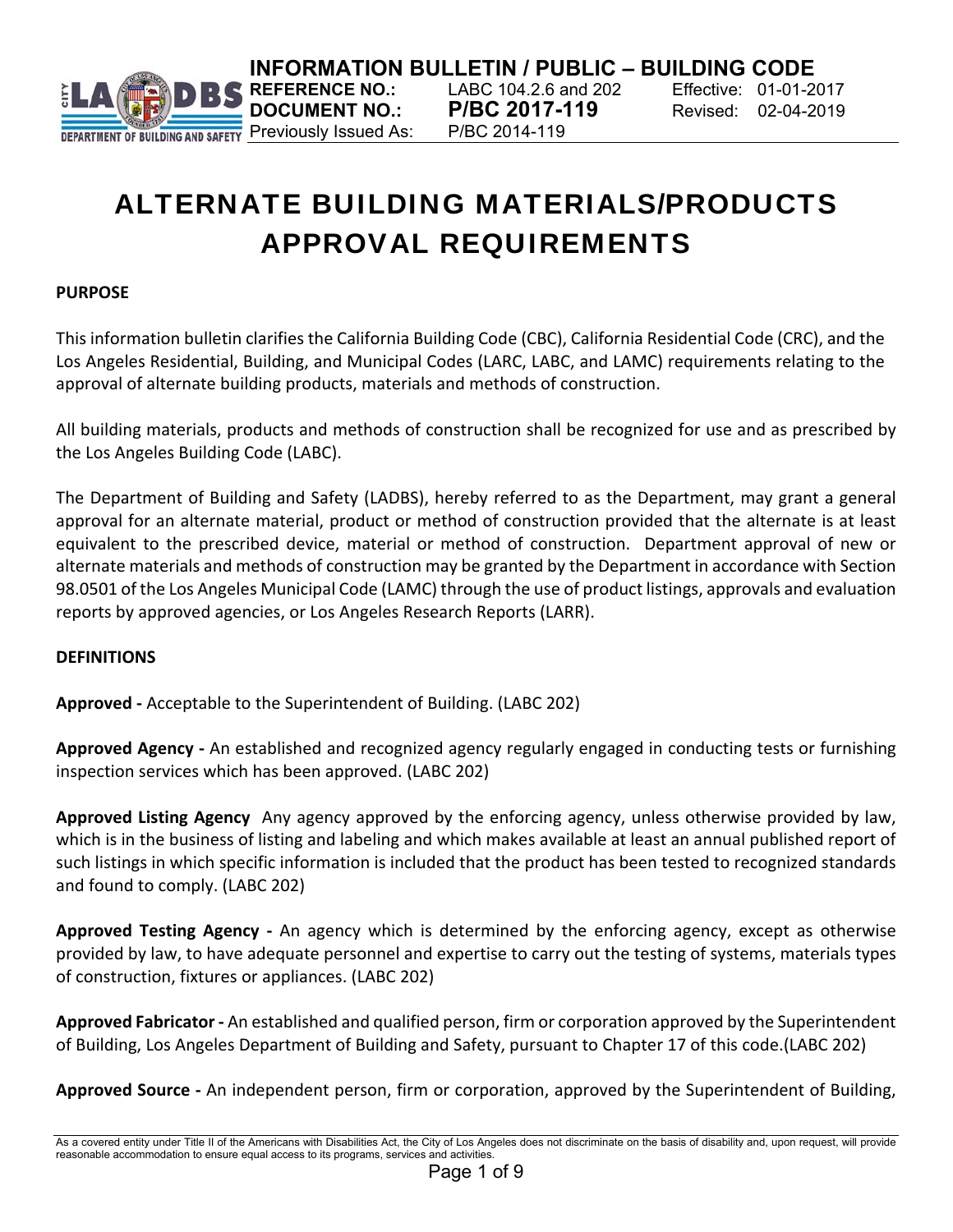who is competent and experienced in the application of engineering principles to materials, methods or systems analyses. (LABC 202)

**Authority Having Jurisdiction** – An organization, office, or individual responsible (i.e., Los Angeles Department of Building and Safety) for enforcing the requirements of a code or standard, or for approving materials/products.

**Label ‐** An identification applied on a product by the manufacturer that contains the name of the manufacturer, the function and performance characteristics of the product or material, and the name and identification of an approved agency and that indicates that the representative sample of the product or material has been tested and evaluated by an approved agency (see Section 1703.5, "Manufacturer's designation" and "Mark"). (LABC 202)

**Labeled ‐** Equipment, materials or products to which has been affixed a label, seal, symbol or other identifying mark of a nationally recognized testing laboratory, inspection agency or other organization concerned with product evaluation that maintains periodic inspection of the production of the above labeled items and whose labeling indicates either that the equipment, material or product meets identified standards or has been tested and found suitable for a specified purpose. (LABC 202)

**Listed ‐** Equipment, materials, products or services included in a list published by an organization acceptable to the Superintendent of Building (Los Angeles Department of Building and Safety) and concerned with evaluation of products or services that maintains periodic inspection of production of listed equipment or materials or periodic evaluation of services and whose listing states either that the equipment, material, product or service meets identified standards or has been tested and found suitable for a specified purpose.(LABC 202)

# **MATERIAL/PRODUCT EVALUATION REPORTS AND RESEARCH REPORTS**

The Los Angeles Department of Building and Safety (LADBS) "approves" building materials/products by:

- Accepting product approvals and listings by Department approved listing agencies, or
- Accepting Evaluation Reports (ER) by a Nationally Recognized Model Code Agency, or
- Issuing Los Angeles Research Reports (LARR), or
- Approving one‐time use of creative/innovative job specific materials/products.

**Note:** For alternate products, material and components as part of a building lateral force resisting system (LFRS), an Evaluation Report, by a Nationally Recognized Model Code Agency, shall include an LABC‐LARC Supplement to show compliance with the seismic and wind requirements of the Los Angeles Building and Residential Codes.

Products having an ICC‐ES evaluation reports with supplemental approval of Los Angeles Building and Residential Codes requirements can be found at the following link: https://icc-es.org/evaluation-report-program/la-reports-directory/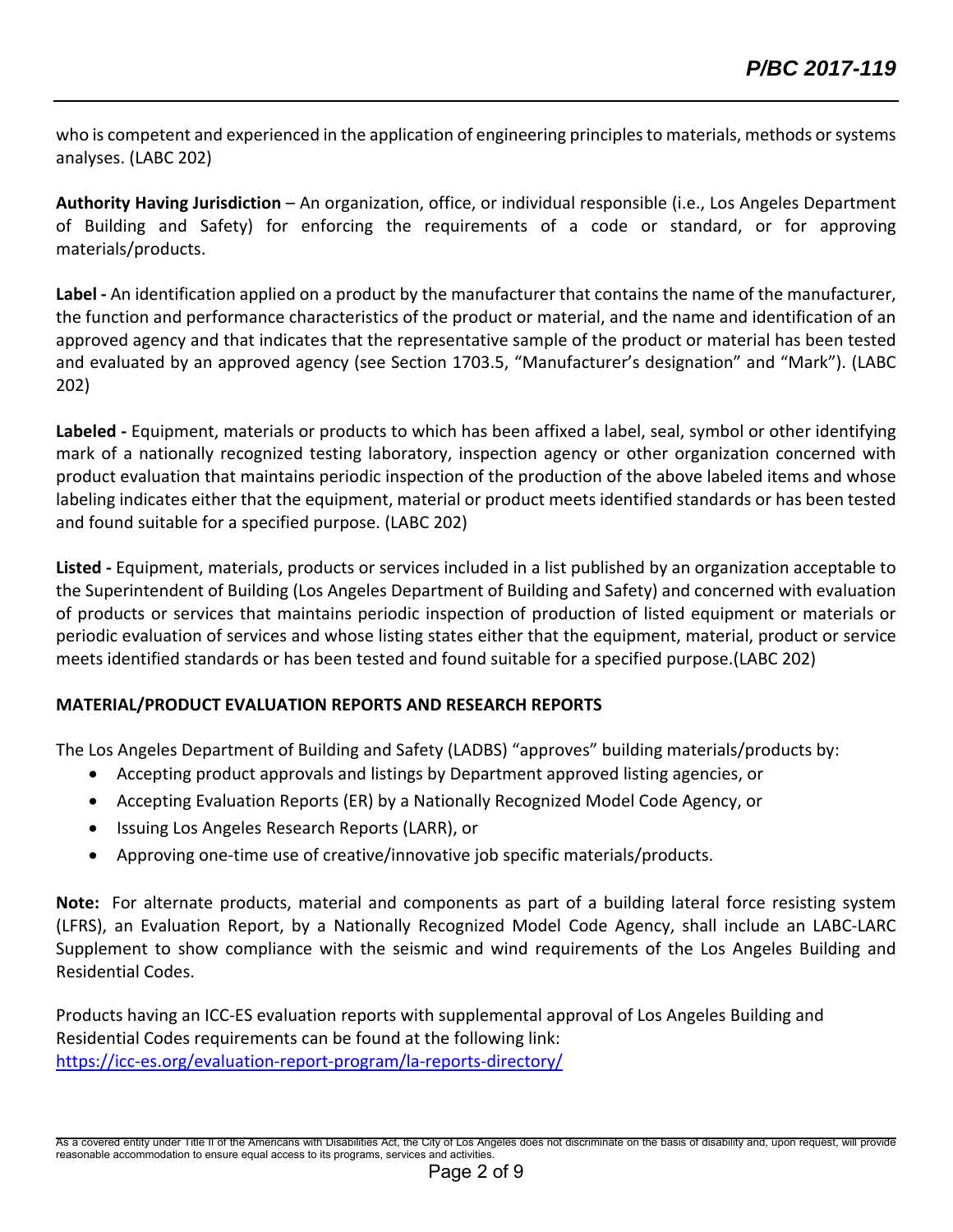Products having an IAPMO‐ES evaluation reports with supplemental approval of Los Angeles Building and Residential Codes requirements can be found at the following link: http://www.iapmoes.org/Pages/LACodeReports.aspx

LARRs or ERs for materials/products shall be based on IBC (2012 or 2015 IBC) model codes consistent with the LABC versions applicable for plan submittal dates. For example, building permit applications filed after January 1, 2017, are required to comply with the 2015 IBC as modified by the 2016 CBC and adopted into the 2017 LABC. Likewise, building permit applications filed before January 1, 2017, are required to comply with the 2012 IBC as modified by the 2013 CBC and adopted into the 2014 LABC.

The use of products/material specified on plans submitted after the expiration date of the LARR may be allowed after the application for renewal of the LARR has been accepted by the LADBS Engineering Research Section on a case‐by‐case basis.

# **MATERIAL/PRODUCT LISTING AND LABELING**

Certain materials/products are required to be "listed" or "labeled" by the codes. These materials/products do not require an LARR nor an ER by a Nationally Recognized Model Code Agency, as long as the manufacturer of these products provides code compliance proof as follows:

- When the codes require the material/product to be "listed", a City of Los Angeles approved listing agency is required to "list" the material/product.
- When the codes require the material/product to be "labeled", a City of Los Angeles approved listing agency is required to "label" the material/product.

# **NATIONALLY RECOGNIZED MODEL CODE AGENCY (LAMC Section 98.0501)**

In order to be recognized as a Nationally Recognized Model Code Agency, the agency shall comply with the following requirements:

- 1. The agency shall be a developer and publisher of a code used as a model or standard for building and safety departments throughout the United States.
- 2. The agency shall file, with LADBS Engineering Research Section, an acceptable Compliance Certificate (attached) certifying the following:
	- a. The agency's evaluation reports are available to the public via the internet.
	- b. Test data are established in laboratories approved by the model code organization using a system of safeguards against conflict of interest, covering the agency itself, its owners and individual employees. This safeguarding system needs to be equivalent to those used by LADBS in "Information Bulletin P/GI 2017‐028 Guidelines for Recognition of Testing Agencies".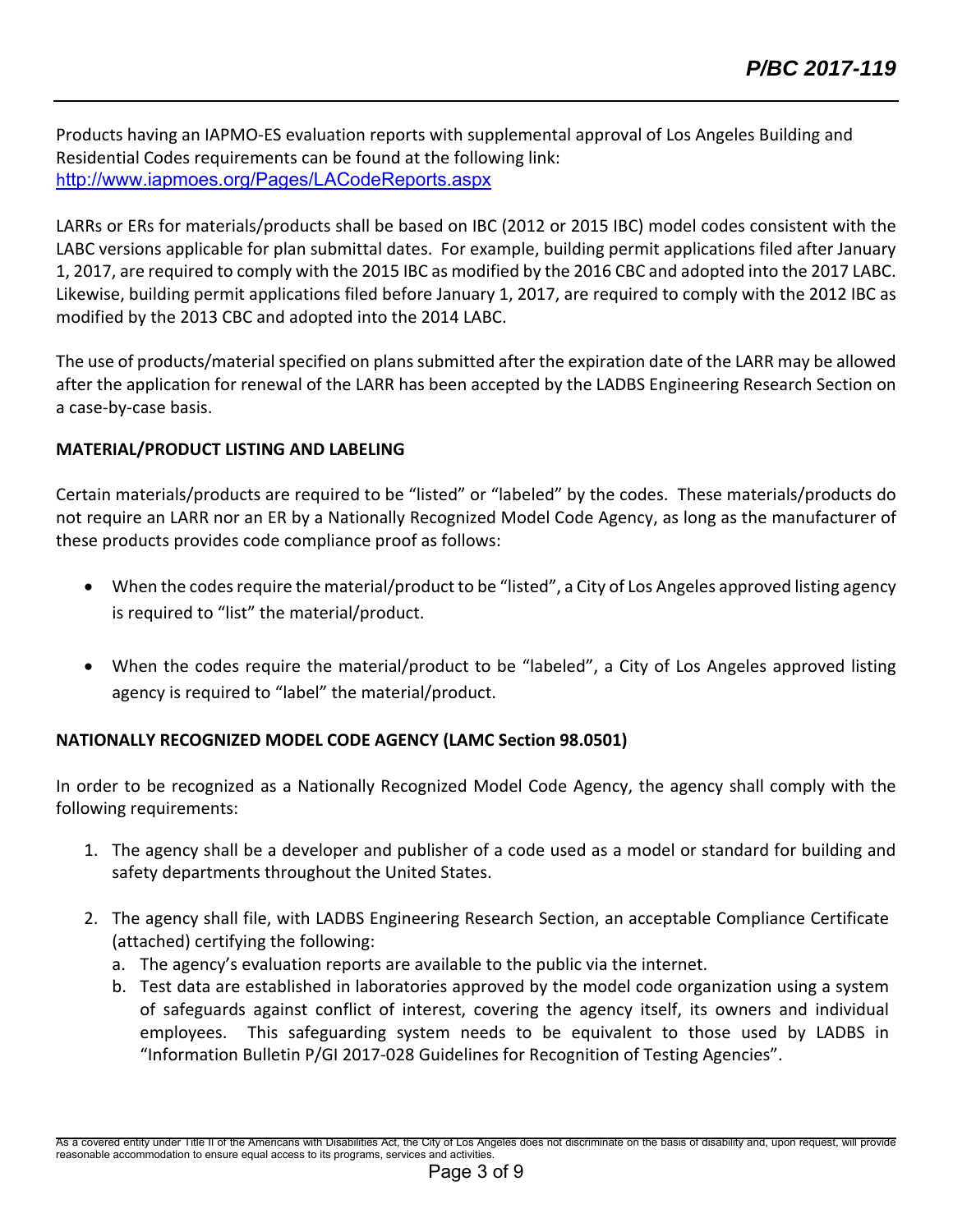- c. The evaluation criteria used to approve the products are published and available for review by the public.
- 3. The evaluation reports and evaluation criteria are established through a transparent process allowing for input by the public with appeals resolved by an independent expert panel.

Technical questions from the public about the evaluation reports are to be answered by the model code agency.

#### **FREQUENTLY ASKED QUESTIONS**

Below are frequently asked questions and answers related to the Los Angeles Research Report requirements and approval:

# **1. Do all building materials/products require an LARR or ER?**

Any materials/products that have code specified capacities/design values do not require an LARR nor Nationally Recognized Model Code Agency reports (i.e. bolts, clevis, cotter pins, and sawn lumber). When materials/products are not specified in the code, the material/product may require an approval in the form of an LARR or ER based on the application of the material/product. See Table 1 "Examples of Materials/products that Require an ER with LABC/LABC supplement or LARR," in this bulletin for examples of materials/products.

# **2. What are the different LADBS approvals I can obtain for the building materials / products?**

LADBS offers two different types of building materials/products approvals as follows:

- a. **General Approval** – This approval is for mass produced, alternative materials and assemblies not specifically provided for in the LABC and may be used for any project site with this type of approval. This approval is referred to as a "Los Angeles Research Report" (LARR).
- b. **One-Time Approval** A one-time approval is granted to a material/product that will be used only for a single, project specific case and allowed to be used only once.

# **3. What is the process of obtaining an LARR?**

The process to obtain an LARR for alternate products and materials is as follows:

a. Submit the following information to the Los Angeles City Department of Building and Safety Building Research Section: product literature describing how the product is to be used, substantiating data (i.e. test reports by approved third party testing agency, engineering analysis), a completed application form for the new LARR, along with a check in U.S. dollars drawn on a U.S. bank.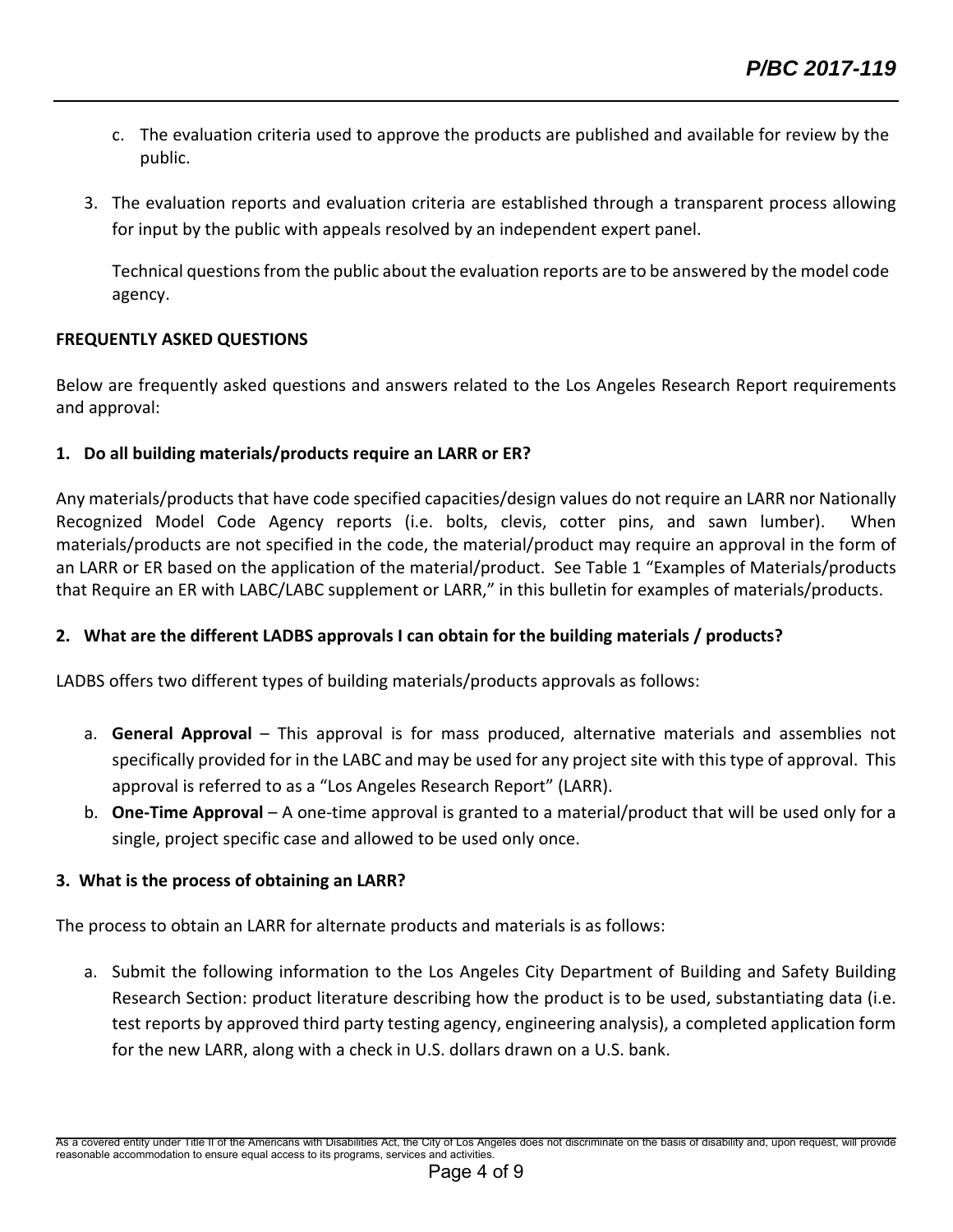- b. Once this information is received, the application package will be reviewed for completeness. If any deficiencies are determined, a letter will be sent to the applicant stating the deficiencies requiring correction.
- c. After determining the application package is complete, the application will be logged in and assigned a log number and placed in line for review. It takes approximately five weeks for the application to be assigned an LADBS engineer.
- d. The substantiating data submitted will be evaluated to determine if it is equivalent to the prescribed device, material, or method of construction specified by the Los Angeles City Building Code in terms of quality, effective time period of fire resistance, strength, effectiveness, durability, and safety.
- e. After reviewing the substantiating data, the LADBS engineer assigned to the application will write a letter stating their comments and the information needed to complete the evaluation, if necessary.
- f. Upon resolution of all comments, a draft copy of the Los Angeles City Research Report will be written. The draft copy of the Research Report will be e-mailed to the applicant for review and comment.

After all comments from the applicant have been resolved, the Research Report will be submitted to the Chief of the Building Research Section for the final review and approval. A signed copy of the Los Angeles Research Report will be mailed to the applicant and will also be posted on the LADBS web site.

# **4. How do I obtain an application form for LARR?**

An application form for a Los Angeles Research Report is available from the Los Angeles Department of Building and Safety (LADBS) web site (http://ladbs.org/LADBSWeb/building-research-lab.jsf). Click on the link to download the form, "Application for New General Approval or Technical Modification." Instructions to complete the application form may be found at, http://ladbs.org/LADBSWeb/LADBS\_Forms/TestLab/LARR\_instruction.pdf.

# **5. How long does it take to obtain an LARR?**

It takes approximately five weeks for an application for an LARR to be assigned to the staff and an additional three to five weeks to complete the evaluation, and issue the final copy of the research report. If the substantiating data is incomplete, such as missing test reports, testing not conducted by an approved testing agency, incomplete or missing engineering calculations, etc., then the time to obtain an LARR may take longer. Expedite report review is available pursuant to LAMC Section 98.0422. The amount of the fee for this service is in addition to the normal review fee and is equal to one-half of the normal review fee. The fee expedite service will reduce the time to assign the application from approximately five weeks to two weeks and will reduce the review period from three to five weeks to three weeks.

# **6. What is the process of obtaining a one‐time approval?**

Alternate materials/products may be approved for project specific cases with the following process: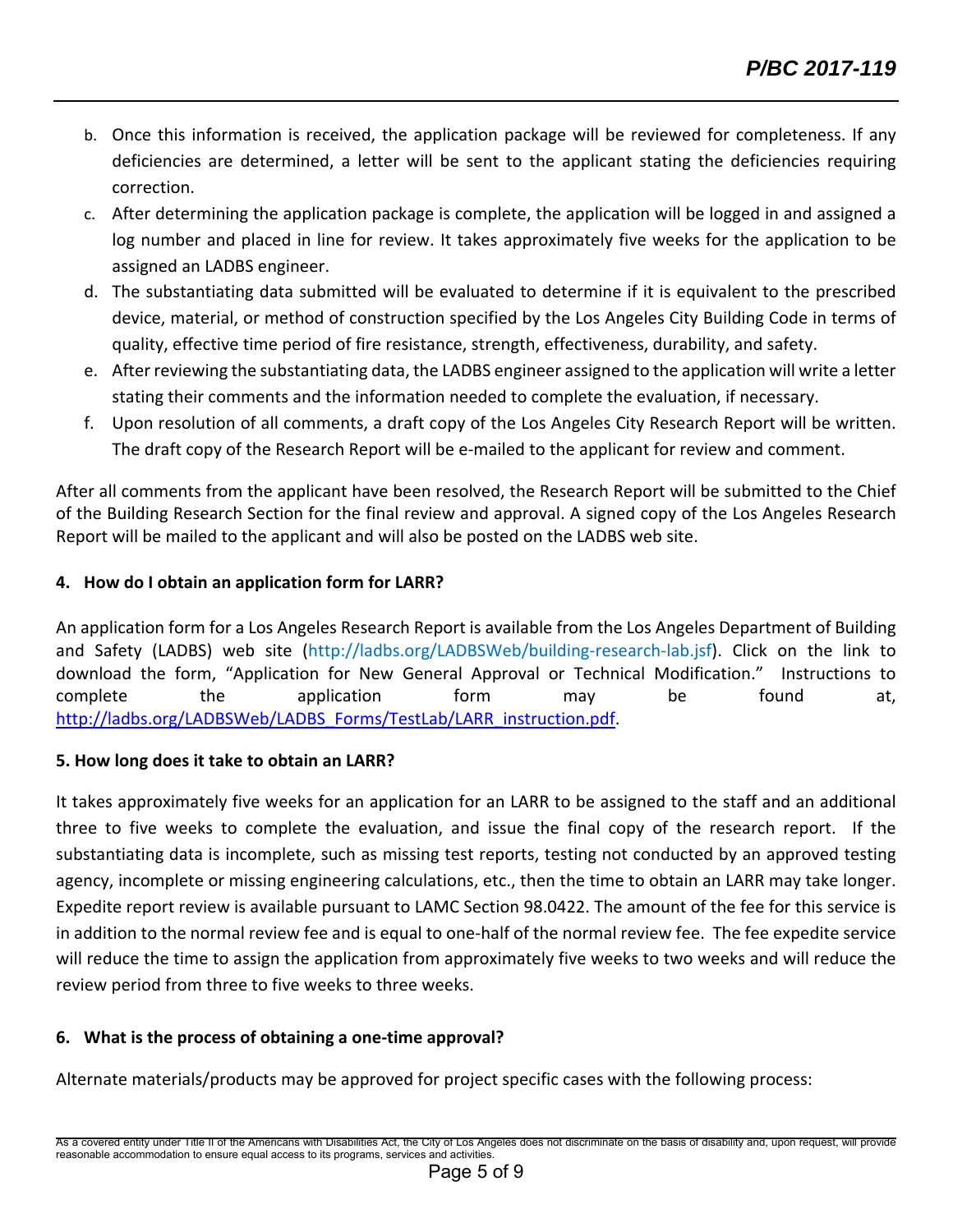- a. Submit the following information to the LADBS Plan Check Supervisor for the specific project: product literature describing how the product is to be used, a completed application form for a new general approval, substantiating data (i.e. test reports by approved third party testing agency, engineering analysis), a completed Modification of Building Ordinances form, along with a check in U.S. dollars drawn on a U.S. bank for associated application fees.
- b. The substantiating data submitted will be evaluated to determine if it is the equivalent of the prescribed device, material, or method of construction specified by the Los Angeles Building Code in terms of quality, effective time period of fire resistance, strength, effectiveness, durability, and safety.
- c. Requests may be approved once it is determined that the alternative materials/products are code equivalent.

This one-time approval may not be reused for future projects.

# **7. How long does it take to obtain a one‐time approval?**

The review and approval for a one‐time approval may take a few days to a few weeks, depending on the level of complexity of the requested approval and completeness of the data provided for the material/product approval.

# **8. Who can apply for approval?**

Materials/products manufacturer or distributor (for general or one‐time approval) and the end user (engineer or architect) of the material/product can apply for the approval.

# **9. How long is the approval good for, and where do I find it?**

The general approval (LARR) is good for 12 months. The product approval letter indicates the duration and expiration date of the approved product. A copy of the approval letter is posted under "Research Report Index," on the web page at, http://ladbs.org/LADBSWeb/building‐research‐lab.jsf.

Also, a list of recently approved LARRs is posted under the "Recently Approved/Renewed Research Reports and Laboratory Approval" at, http://ladbs.org/LADBSWeb/LADBS\_Forms/TestLab/Recently\_Approved\_New\_Reports.pdf

# **10. Can I expedite the review process?**

Yes, you can. Pursuant to LAMC Section 98.0422, expedite review process is available for the amount of the fee equal to one‐half of the normal review fee.

# **11. How can an approval be renewed?**

Only products that have General Approvals (not one‐time approvals) may be renewed. About 60 days before an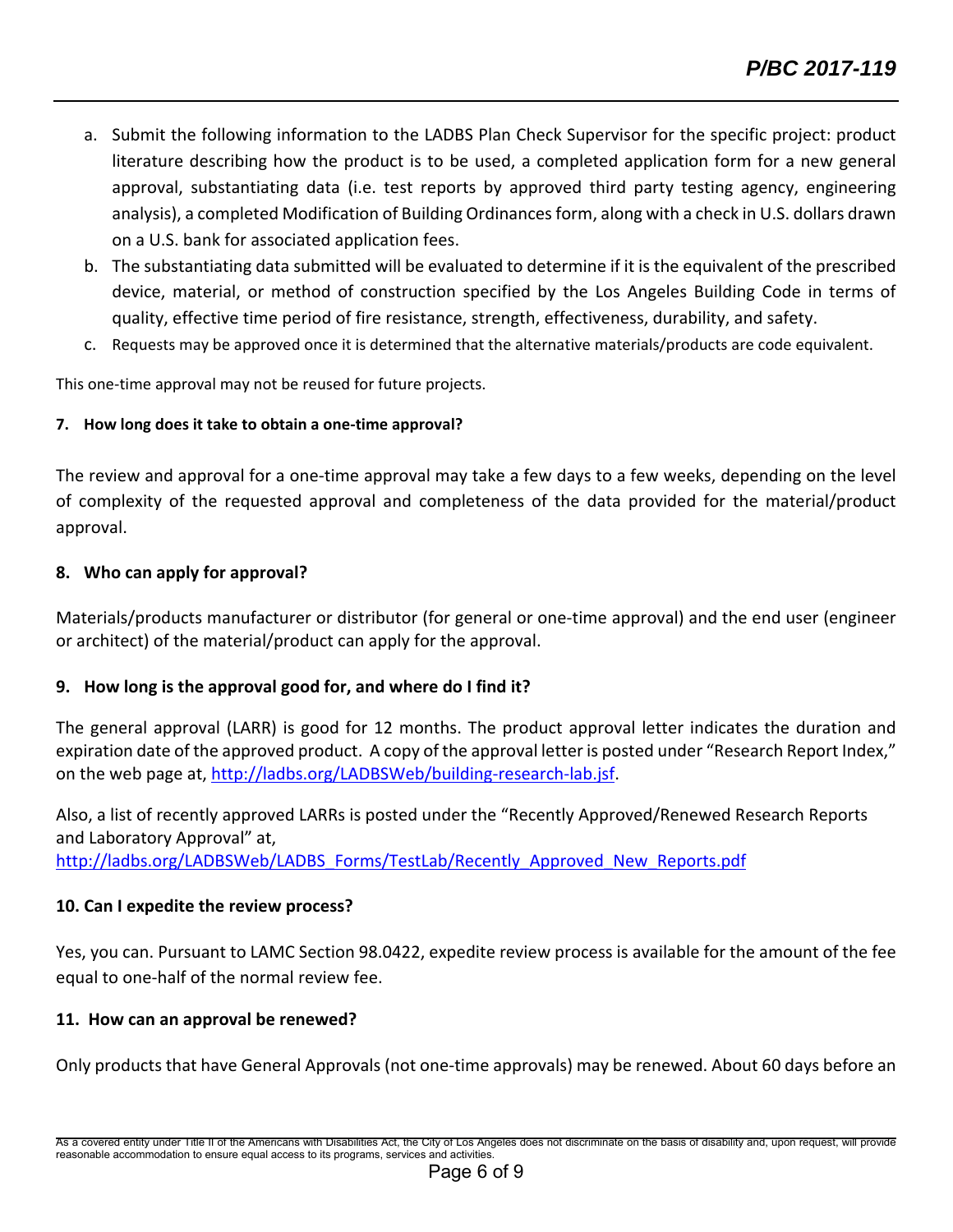approval expires, the original applicant needs to take the following actions:

- a. Submit a completed renewal application form with original signatures (see http://ladbs.org/LADBSWeb/LADBS\_Forms/PlanCheck/PC-STR.App19-Renewal\_4GenApprvl.pdf).
- b. Submit the application fee as marked on the application form. Make check payable to "Department of Building and Safety, City of Los Angeles."
- c. Submit current material/product information along with an explanation of any changes to the material/product from the previous approval.

Attachments:

- Table 1 Examples of Materials/Products That Require an ER or LARR
- Compliance Certificate Nationally Recognized Model Code Agency

|  | Table 1 – Examples of Materials/Products That Require an ER or LARR |
|--|---------------------------------------------------------------------|
|  |                                                                     |

| ER Required <sup>4</sup>                                    | ER with LABC/LARC Supplement or LARR<br>Required <sup>1,2,3</sup> |
|-------------------------------------------------------------|-------------------------------------------------------------------|
| Non-Structural, Fire-Life Safety, Structural Non-           | Structural Wind or Seismic (Component of Main                     |
| <b>Wind or Non-Seismic</b>                                  | Lateral-Force-Resisting-System)                                   |
| Joist Hangers Open Web Truss                                | <b>Metal/Steel Deck</b>                                           |
| I-Joist                                                     | Fiber reinforcement for concrete/masonry strengthening            |
| <b>Rebar Mechanical Splice</b>                              | Expansion Bolt (concrete/masonry)                                 |
| <b>LVL - Laminated Veneer Lumber</b>                        | Adhesive Anchor (concrete/masonry)                                |
| PSL - Parallel Strand Lumber                                | <b>Concrete Screw Anchor</b>                                      |
| <b>Truss Plates</b>                                         | Pre manufactured shear Wall                                       |
| Skylights                                                   | Prefab Shear panel - truss plate                                  |
| Gypsum sheathing                                            | <b>Prefab moment frames</b>                                       |
| Suspended ceilings meeting prescriptive                     | Shrinkage compensating device                                     |
| requirements specified in IB 2011-040                       | <b>Moment Frame Connection</b>                                    |
| Non-Shrink Grout.                                           | Shot Pins for diaphragm connection                                |
| <b>Plastic Composite Decking &amp; Guardrails</b>           | <b>Shear Wall Panels</b>                                          |
| <b>Glass Guardrails</b>                                     | Sill plate connector (bent strap)                                 |
| <b>Insulating Concrete forms</b>                            | Hold down                                                         |
| Preservative treatment of wood for decay                    | <b>Helical Foundation Pier for Remedial Repair</b>                |
| and termite protection                                      | <b>Shear Resistor Rails</b>                                       |
| Glass fiber lath (not used in shear walls)                  | <b>Shear Connector Studs (Welded Studs)</b>                       |
| Shot pins (no diaphragm connection)                         | <b>Wood Screws</b>                                                |
| Mortar/grout admixture                                      | <b>Nails</b>                                                      |
| Clay/concrete roofing tiles                                 | Headed Rebar for reduced lap splice                               |
| <b>Cold Formed Steel Joist Hangers</b>                      | Post Tensioning Anchor System                                     |
| Interior non-load bearing partitions (no in-plane<br>shear) | Diaphragm, chord and collector elements                           |
| <b>Cold formed Steel Studs</b>                              |                                                                   |
| Fiberglass Pool/Spa                                         |                                                                   |
| <b>Fire Retardant Treated Wood</b>                          |                                                                   |
| <b>Access Floors</b>                                        |                                                                   |

As a covered entity under Title II of the Americans with Disabilities Act, the City of Los Angeles does not discriminate on the basis of disability and, upon request, will provide reasonable accommodation to ensure equal access to its programs, services and activities.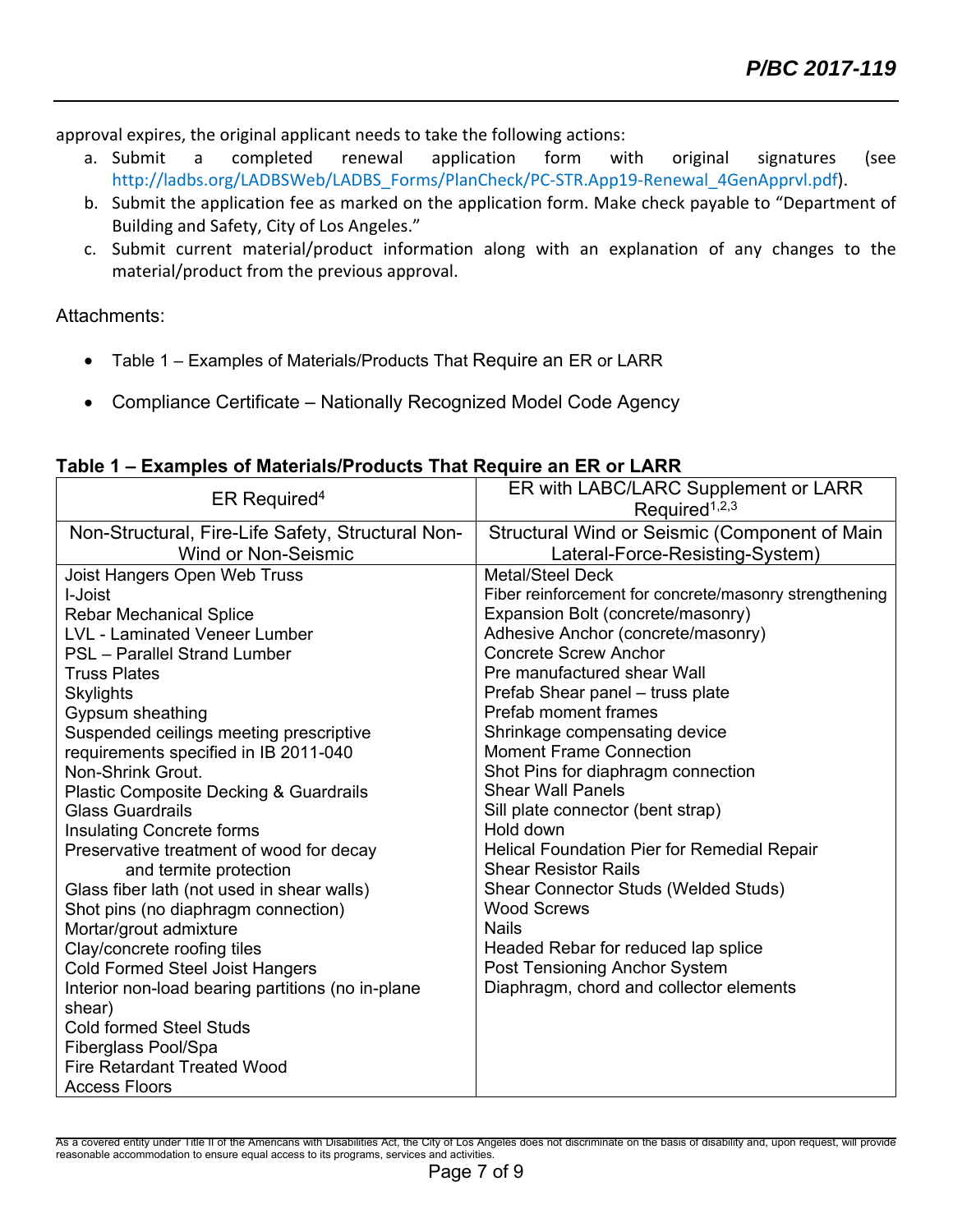Roof Pedestals supporting non-combustible tile Low profile pedestals Fire Classification Roofing/Walking Deck Veneer anchors Exterior Insulation and Finishing System (EIFS) Sandwich panel curtain wall Curtain Wall Connectors in plane Walk-in-cooler (over 400 sf.)

- 1. LADBS recognizes ICC or IAPMO evaluation reports with LABC‐LARC Supplements for Category 3 products as being compliant with the seismic or wind requirements of the Los Angeles Building Code.
- 2. Products having an ICC‐ES evaluation reports with supplemental approval of Los Angeles Building Code requirements can be found at the following link: www.icc‐es.org/ladbs directory
- 3. Products having an IAPMO‐ES evaluation reports with supplemental approval of Los Angeles Building Code requirements can be found at the following link: http://www.iapmoes.org/Pages/LACodeReports.aspx
- 4. These materials/products do not require an LARR when code compliance is proven with a valid Nationally Recognized Model Code Agency Evaluation Report.